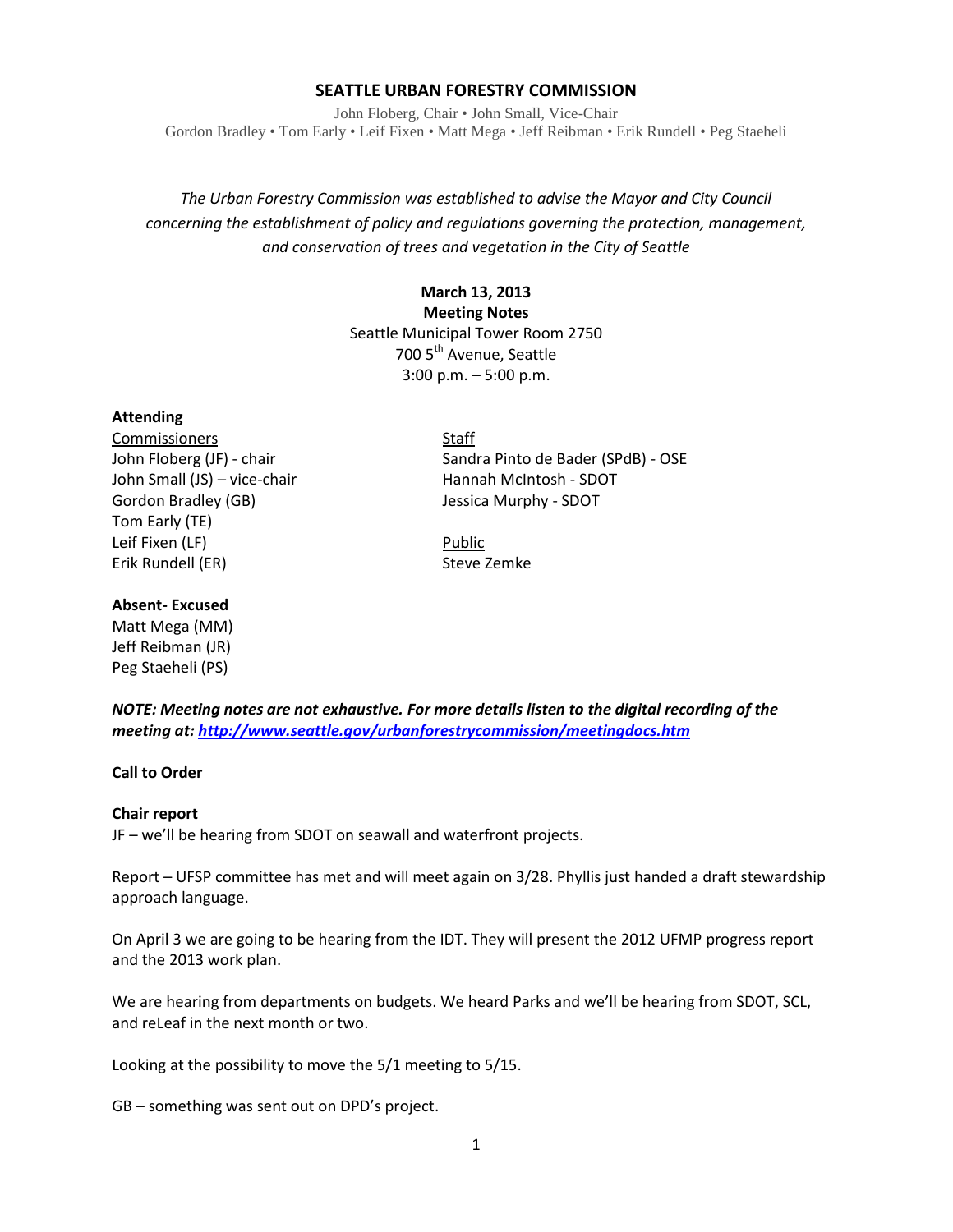JF – yes, we'll be working on a recommendation at the 4/3 meeting.

Erik – one thing we didn't touch on was enforcement. Are we going to have that discussion?

JF – yes at the next meeting.

# **Seattle Waterfront project timeline briefing – Hannah McIntosh (SDOT) and Seawall project update – Jessica Murphy (SDOT)**

Deputy program manager for the waterfront redevelopment program. It's a big body of work. Big-picture overview. The opportunity is made possible by the fact that the Alaskan Way viaduct is coming down. The Seawall is seismically vulnerable and needs to be replaced. There are several public agencies and private partners involved.

The boring machine is currently in transit from Japan. City of Seattle is coordinating with other agencies. The first section of the seawall is funded and work will start in the fall. The second phase is not yet funded.

Waterfront Seattle is the bundle of the different elements of the waterfront project. There are three partner projects.: Colman Dock redevelopment (WA state ferries) marine borers are eating away the dock, the terminal needs to be replaced as well. Coordinating closely as well. Seattle Aquarium will be doing a sizable expansion that will happen along the way. The other project is part of the Pike Place market, redevelopment of a surface parking lot. There is a lot happening.

Beginning of 2016 is the point in which the bored tunnel will be open and the viaduct will be demolished. The seawall project is on an accelerated schedule to get as much of the project complete by then.

Concept design is finished for the Waterfront. Endorsed by CC and Mayor in August 2012. We are 60% secure with the funding for the overall waterfront program. Our next large piece of funding will be a local improvement district for downtown. Property owners that are positively impacted by the project will be asked to contribute. If successfully formed (mid-2014) then majority of program will be funded.

This sets the stage for all the City-led work.

GB – seismic issues with the seawall. The tunnel starts first and then the seawall starts. Isn't it risky to have the boring machine working while the seawall is being repaired?

Jessica Murphy – we are going to be coordinating closely and managing the risk.

Want to talk about the boundaries of the seawall project. Two phases, central phase (Washington to Virginia) and the north phase. I'll talk about the central phase. The seawall is old and vulnerable to seismic damage and marine storms. The ballot initiative passed to help fund it. Goal is to build a stable foundation for the rest of the elements to come and to restore the aquatic habitat adjacent to the wall. Opportunity to improve the ecosystem. Can't restore the natural habitat fully but trying to make a corridor of enhanced habitat. Construction phase of Seawall is to be finished before the viaduct gets demolished. The structure is compromised due to erosion by sea borers. Restored condition will provide habitat for migrating salmon, the sidewalk surface will have a glass component to allow light through and encourage marine life. Replacing timber piles and are injecting cement slurry into the ground to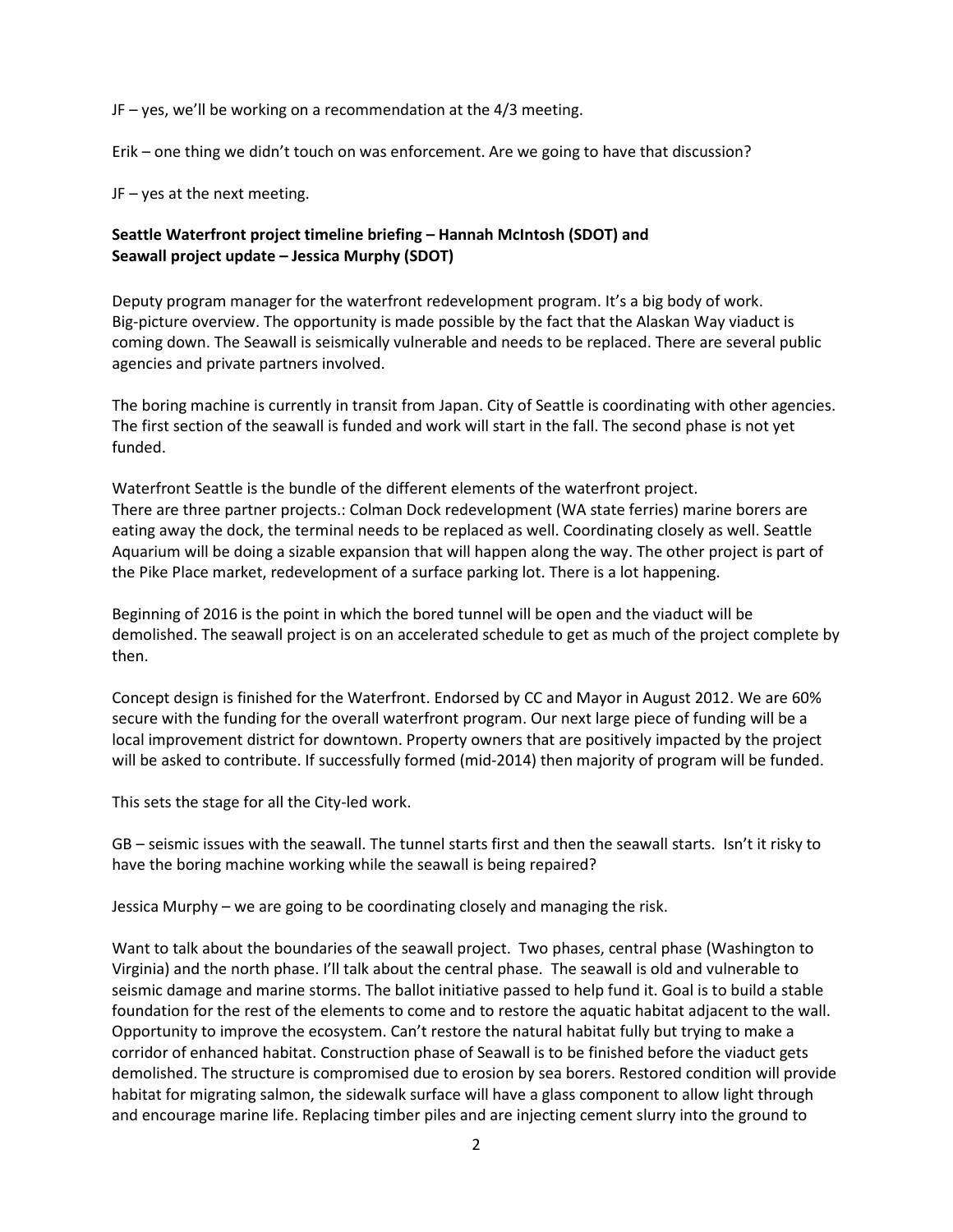stabilize soils. Some elements will be permanent and will stay on for the waterfront. Other elements will be temporary and will be removed (the road will be replaced with the pedestrian promenade of the waterfront project0.

The urban forestry element: we are being mindful that there are things the seawall needs for its construction, but what could be put back knowing that the rest of the project is temporary and will be removed. Maybe looking at temporary planting boxes that can be moved once the waterfront project comes in, providing interim canopy.

LF – similar to the Big Dig in Boston.

Jessica – we are looking at options. Existing trees are in conflict with some of the seawall construction. We will have to remove the trees that are out there today to accomplish the replacement of the seawall. Are some transplant potential? Trying to be mindful of that as they plan the project.

JS – There won't be any trees in the re-design that will be as close to the water.

Jessica – we are looking at the space that is between the road and the railing to put planter boxes with trees.

GB – we may have seen something like this. Sounds like they are dismissing the ornamentals as inconsequential. They do provide value.

JS – we challenge you to find literature to support that statement. The design is what we challenge. Planter boxes are not going to provide ecological services they currently provide.

Jessica – we have been doing extensive studies and will continue to do it to see impacts after 10 years. Trying to manage the transitions between light and dark as the corridor progresses.

Putting a beach at Washington street. Will include an inter-tidal zone with trees and other plantings. 150 ft wide.

JS – the last time they presented to us there were planters closer to the wall face. We gave our comments back then.

Jessica – took this project from Jennifer Wieland. Sorry if she doesn't have the background. Can investigate how the evolution of the project happened and get back to you.

ER – what will happen to the trees in the planters?

Hannah – the idea is that they will be incubators and then they will be re-planted. The schedule is very accelerated for the seawall.

Landscape architect of the project has been advocating for the trees. Advocating to save maples. Still trying to coordinate with final selection of the trees that will go in the planter boxes.

LF - how long is this temporary phase?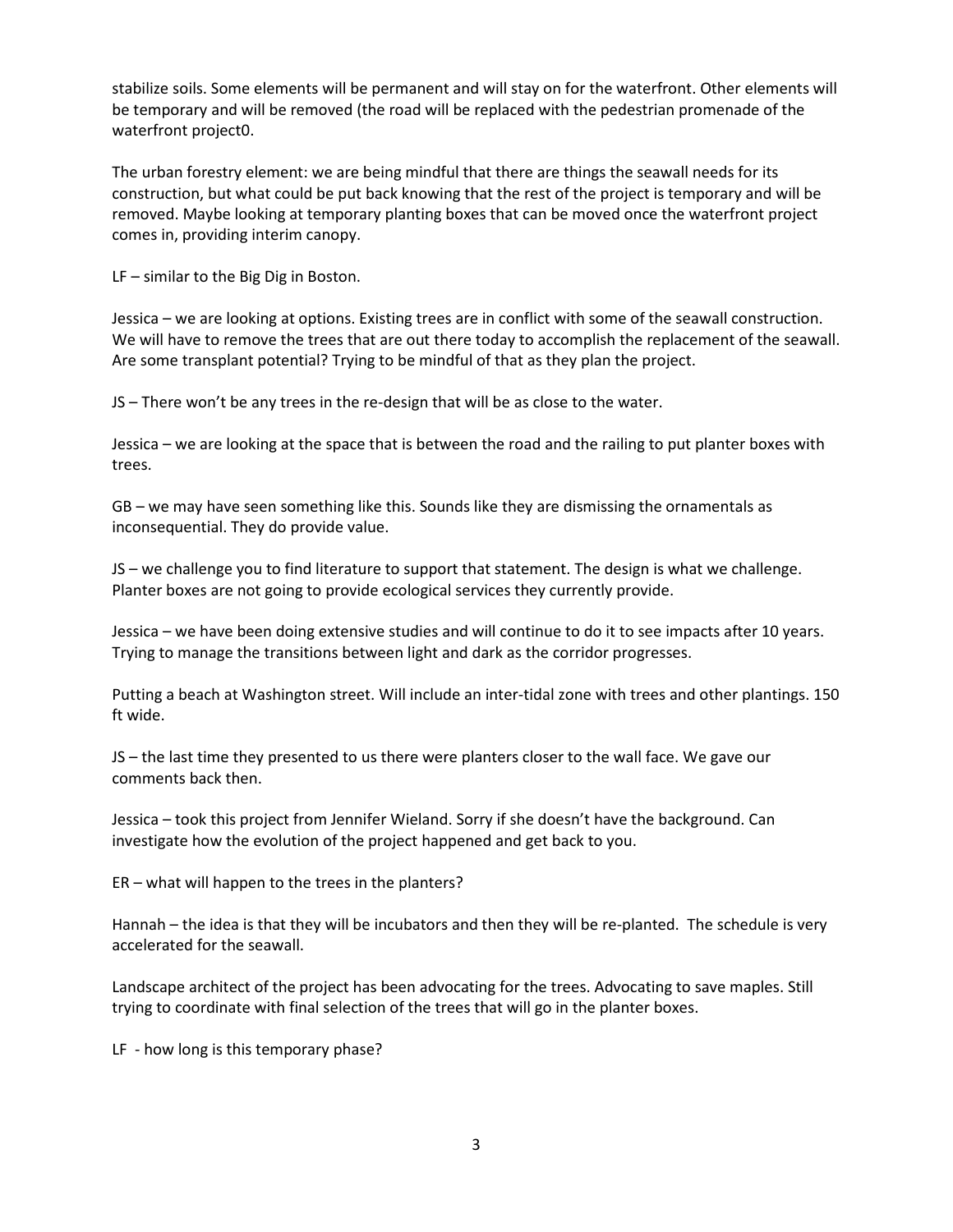Jessica – we are trying to keep things as long as they can stay and put things back at the earliest opportunity. Construction sequence will dictate when we plant trees. The waterfront project has to go through construction sequencing as well, to be able to know how long is temporary.

Hannah, the earliest the road can start construction is 2016.

LF – if this is planting trees for four years. Like the incubator idea but what's the cost of that.

Jessica – trying to keep the area vibrant for the businesses. Trying also to make attractions out of construction. But it's important to keep a sense of normalcy in the long construction process.

JF – how about the resiliency of the wall in relation to climate change.

Jessica – was designed to accommodate the highest potential sea level rise. Designed drainage systems to be better equipped for future threats due to climate change.

Steve – if we could get discussion of diversity of trees that will be included in the incubator plan. What mix of conifer vs. deciduous and number of trees. What's the end plan.

Hannah – Talking about the Waterfront project.

Three elements:

1. New Alaskan way road. The majority of the traffic that currently uses the viaduct will use the deep bore tunnel. Anticipate street trees as part of the design. In the southern portion there will be a landscaped median.

2. dedicated bike facility – cycle track likely

3. Pedestrian promenade is the third element. There is new space for plantings and seating areas and for pedestrians to stroll . Are exploring how feasible are opportunities to introduce GSI items.

LF – like the idea of having the bike facility support soils for trees to grow into.

Hannah – the viaduct is a huge utility corridor and the bike path is being considered to be where the utilities would go. Will do pedestrian friendly crossings. Thanks to the wheel. Large landscaped pedestrian connection between the market and the aquarium and water front (pier 62, 63) as part of the overlook walk. A plaza between the aquarium and overlook walk. Working on an overall sustainable strategy for maintaining all these elements.

Schedule – 30% early 2014. Will have more detail then.

JF – is there an opportunity before 30% for the UFC to give input.

Hannah – yes 2013 is a good time to have a more in depth conversation.

LF – as long as the temporary trees come from the approved street tree list, then they can move forward.

TE – as long as they are temporary, we shouldn't constrict choices to the street tree list.

SZ – are there going to be overhead utilities?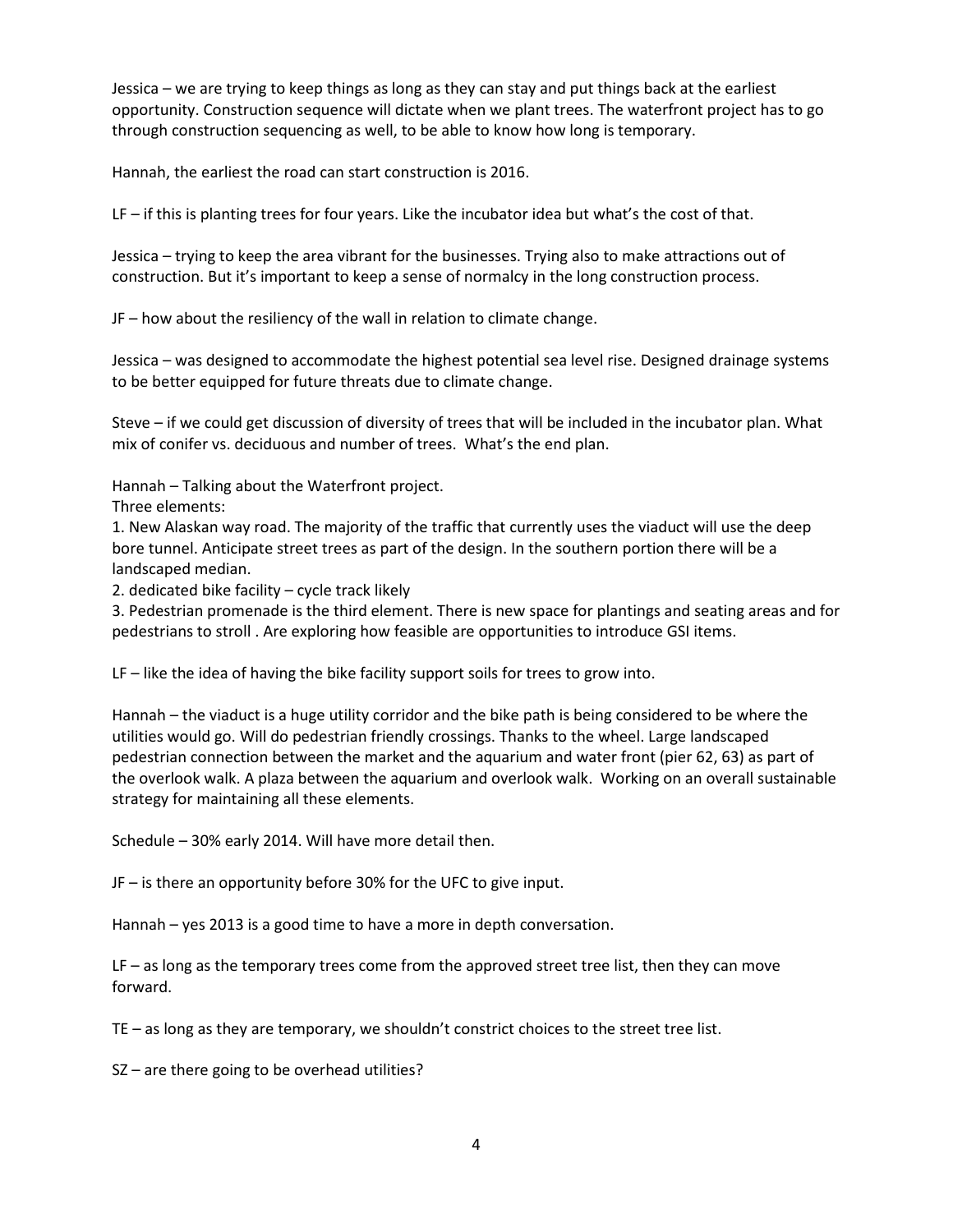TE – the thing that I'm concerned about is giving the available soil space to provide for the trees. One of the questions is how is the seawall making accommodations for the waterfront? I haven't heard a lot from them saying that they are going to do something to accommodate the waterfront.

Hannah – due to the timeline of the seawall (due to safety concerns) we are not able to coordinate better.

JS – salinity issues will threaten the trees.

Hannah – there will be some permeability.

LF – how do we make soil volume for trees a priority instead of dedicating areas for utilities instead of soil? I want to make sure we can affect the results.

Landscape Architect – wanting to use the seawall to do something good for future trees.

LF – how can we advocate for trees and when.

Hannah – a couple more months for a new briefing and then receiving a position paper from the Commission. Especially around preserving soil space.

GB – one of the things that come up with the UFMP is when there is this focus on canopy that ignores the larger urban ecosystem. We are interested in the whole ecosystem and talk about trees in the context of sustainability. That gets us at the spirit of what we are trying to do. A functioning urban ecosystem.

## **Public Comment**

SZ – look at the project as a functioning unit. Think of trees in the context of functional attributes. Habitat value of native trees. What's the ecological value in terms of maintaining the other natural life that occurs in the city. Insects are important for birds. Look at ways to use the temporary trees. Make certain that they get the flexibility not to be bound to trees in planters. I think you guys are doing a good job and raising the right questions.

LF – this project brings up an interesting idea. What are your thoughts on mitigation. We talked about this in the new DPD plan. Give people the opportunity to give money to mitigate. There is a value to the City

JS – compensation for the loss of ecological function.

LF - Just like you do with utilities.

JS – there is no requirement to mitigate for loss of function due to loss of trees outside critical areas.

LF – start writing the foundation of this concept in the UFMP.

GB – practically, trying to calculate contribution of trees taken down, it would be very challenging. It would have to be theoretical not quantitative.

JF – need critical mass.